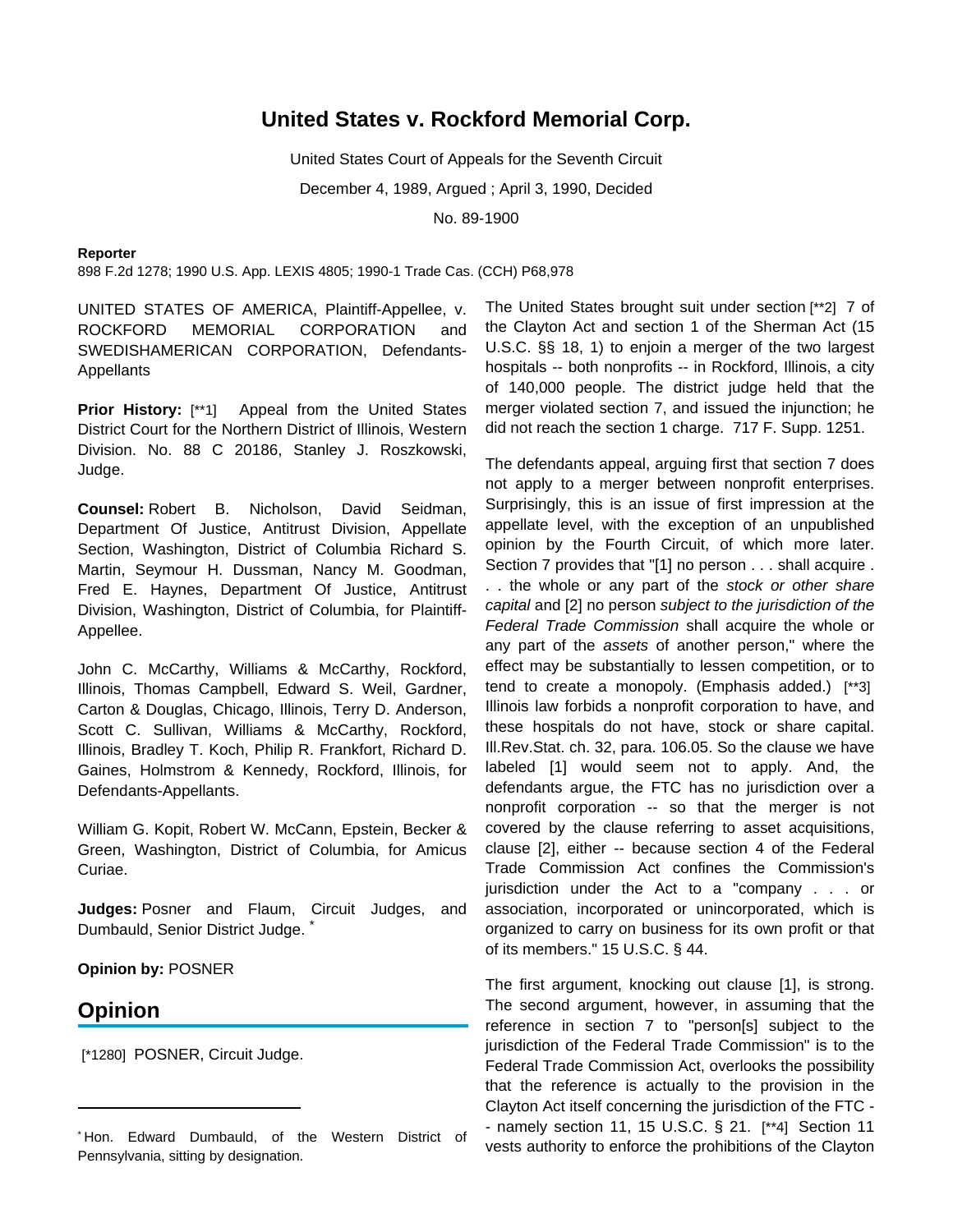Act in five agencies. These are the Interstate Commerce Commission, with respect to the common carriers regulated by that Commission; the Federal Communications Commission, with respect to the common carriers regulated by it; ditto for the Civil Aeronautics Board (now defunct); the Federal Reserve Board, for banks; and, for everyone else, the FTC: "Authority to enforce compliance with sections 2, 3, 7, and 8 of this Act by the persons respectively subject thereto is hereby vested in . . . the Federal Trade Commission where applicable to all other character of commerce." Section 11 goes on to prescribe the procedure to be followed by these commissions and boards that have been given jurisdiction to enforce the Act. The procedure is self-contained and does not depend on particular provisions in the agencies' organic statutes, so that when in 1950 Congress amended section 7 to broaden its reach, it amended section 11 as well. We believe that the force of the assets-acquisition provision in section 7 is, therefore, merely to exempt [\*\*5] mergers in the regulated industries enumerated in section 11. Areeda & Turner, Antitrust Law para. 906, at p. 797 n. 2 (1989 Supp.). Those industries do not include the hospital industry. The Clayton Act evinces a purpose of limiting the Federal Trade Commission's jurisdiction vis-a'-vis that of other federal agencies charged with enforcing the Act in the industries that they regulate, but it evinces no purpose of exempting nonprofit firms in industries within [\*1281] the domain that the Act bestows on the Commission ("all other character of commerce").

The government amazingly has failed to make this argument (thus waiving it), substituting an unnecessarily venturesome argument that the acquisition of control of a nonprofit corporation is the acquisition of that corporation's stock or share capital within the meaning of section 7 (and hence comes within clause [1]), even though a nonprofit corporation does not have any stock or share capital and could not under relevant state law. The government points out that in United States v. Philadelphia National Bank, 374 U.S. 321, 335-49, 10 L. Ed. 2d 915, 83 S. Ct. 1715 (1963), the Supreme Court held that a bank [\*\*6] merger was a stock acquisition for purposes of section 7, though in corporate law it is an asset acquisition. There was no indication, the Court pointed out, that Congress had by its references to the FTC in sections 7 and 11 intended to exempt mergers by regulated firms; and while the acquiring firm in a merger does not actually acquire the stock of the acquired firm -- it acquires the assets, in exchange either for stock of the acquiring firm or, in the case of a consolidation (the actual transaction in that case), for

new stock -- the effect is the same. Id. at 336-38.

The approach to statutory interpretation that informs Philadelphia National Bank is controversial, but it is neither indefensible nor irrelevant to the interpretive question in the present case. The approach, premised on recognition that legislative draftsmanship is often a rushed and clumsy process, deficient in foresight, tries to carry out the purposes of the statute insofar as these can be inferred, even if the result is a wide departure from literal meaning. But whatever its merits, it is not an approach in vogue in the Supreme Court at the moment and we hesitate to push it further than [\*\*7] it was pushed in Philadelphia National Bank. We would be pushing it further if we read the words "stock" and "share capital" in section 7 as if they were synonyms for "control" (which is what would be acquired by this merger), although there are passages in the Philadelphia Bank opinion that can be quoted in support of the extension. E.g., *id.* at 338.

We are especially reluctant to test the elasticity of our interpretive powers without good reason, the only reason here being that the government overlooked a solid argument, based on section 11 of the Clayton Act, which would eliminate the loophole that the government rather desperately asks us to fill by a far-out interpretation of section 7. We decline the invitation, and conclude that as the parties have framed the issues the merger is not subject to section 7. The qualification is important, for we believe (contrary to United States v. Carilion Health System, 707 F. Supp. 840, 841 n. 1 (W.D.Va.), aff'd without opinion, 892 F.2d 1042 (4th Cir. 1989)) that the merger is subject to section 7, once the reference in that section to the jurisdiction of the FTC is understood, [\*\*8] as we think it should be understood, to refer to section 11 of the Clayton Act rather than to section 4 of the FTC Act.

The government has a fallback position, however: the merger violates section 1 of the Sherman Act, as charged alternatively in the complaint. Although the district judge did not find it necessary to reach the issue, we can do so, without impropriety, since the subordinate findings that the judge made demonstrate a section 1 violation. We can affirm a decision by a district court on an alternative ground that has not been waived, Martinez v. United Automobile Workers, 772 F.2d 348, 353 (7th Cir. 1985); LaSalle National Bank v. General Mills Restaurant Group, Inc., 854 F.2d 1050, 1052 (7th Cir. 1988), and this ground has not been; it has been briefed and argued by both sides.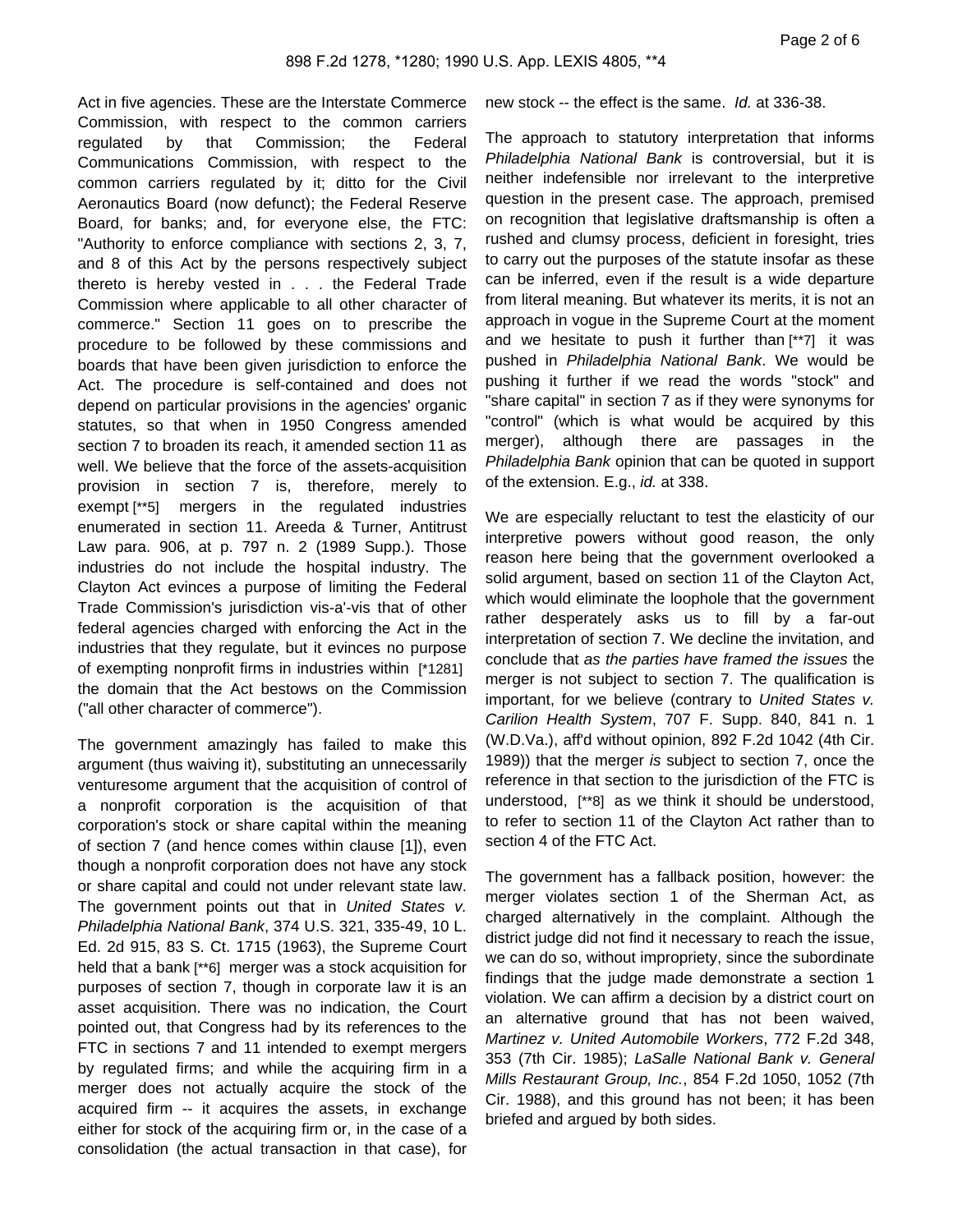We doubt whether there is a substantive difference today between the standard for judging the lawfulness of a merger challenged under section 1 of the Sherman Act and the standard for judging the same merger challenged under section 7 of the Clayton Act. It is true [\*\*9] that the operative language of the two provisions is different [\*1282] and that some of the old decisions (old by antitrust standards anyway) speak as if that should make a difference. E.g., Minnesota Mining & Mfg. Co. v. New Jersey Wood Finishing Co., 381 U.S. 311, 323, 14 L. Ed. 2d 405, 85 S. Ct. 1473 (1965); United States v. Penn-Olin Chemical Co., 378 U.S. 158, 170-71, 12 L. Ed. 2d 775, 84 S. Ct. 1710 (1964). A transaction violates section 1 of the Sherman Act if it restrains trade; it violates the Clayton Act if its effect may be substantially to lessen competition. But both statutory formulas require, and have received, judicial interpretation; and the interpretations have, after three quarters of a century, converged. 2 Areeda & Turner, Antitrust Law, para. 304 (1978); 4 id., para. 906, at p. 22.

We must recall some history. The Clayton Act was passed in 1914 against a background of disappointment with the Supreme Court's interpretation of the Sherman Act. Although the Court had held railroad cartels and the oil and tobacco trusts illegal [\*\*10] under that Act, language in the Court's opinions, particularly Chief Justice White's opinion in Standard Oil Co. v. United States, 221 U.S. 1, 55 L. Ed. 619, 31 S. Ct. 502 (1911), aroused anxiety that it was too difficult to prove a violation. The response of the draftsmen of the Clayton Act was to identify particular anticompetitive practices and forbid them upon a showing not that they would, but merely that they might, lessen competition substantially. Among these practices was the acquisition of the stock of a competitor; such acquisitions, particularly when secret, were thought to be among the methods that trusts used to acquire market dominance and intimidate rivals. Brown Shoe Co. v. United States, 370 U.S. 294, 314, 8 L. Ed. 2d 510, 82 S. Ct. 1502 (1962).

Although the Clayton Act gave the Department of Justice jurisdiction concurrent with the Federal Trade Commission to enforce its provisions, 15 U.S.C. §§ 21, 25, only the FTC seemed interested in enforcing section 7 and its ability to do so against mergers as distinct from pure stock acquisitions was crippled by a series of decisions narrowly interpreting the Commission's [\*\*11] powers under section 11. (The story is told in United States v. Philadelphia National Bank, supra, 374 U.S. at 338-40.) In addition, when the Department of Justice brought suit under section 1 of the Sherman Act against a substantial asset acquisition in United States v. Columbia Steel Corp., 334 U.S. 495, 92 L. Ed. 1533, 68 S. Ct. 1107 (1948), it was rebuffed in an opinion widely regarded as imposing -- once again -- an undue burden on the antitrust plaintiff.

It was against this background that Congress in 1950 amended section 7 to plug the asset-acquisition loophole and by doing so to bring mergers and other asset acquisitions under the less demanding standard of the Clayton Act. United States v. Philadelphia National Bank, supra, 374 U.S. at 341-42. But it was less demanding only in relation to the interpretation of section 1 in Columbia Steel, and that interpretation was to change. In United States v. First National Bank & Trust Co. of Lexington, 376 U.S. 665, 12 L. Ed. 2d 1, 84 S. Ct. 1033 (1964), the Supreme Court invalidated under section 1 a merger which had joined two banks that between them had [\*\*12] from 52 to 54 percent of the commercial banking business of their market and from 80 to 95 percent of the trust business. The ground was the elimination of competition between the merging firms, and implied -- since every merger eliminates competition between the parties to the merger -- that any very large horizontal merger violated the statute. There was still a gap between the statutory standards, for in the period in which Lexington Bank was decided the Supreme Court was holding mergers in single digits unlawful under section 7, a trend that culminated in United States v. Von's Grocery Co., 384 U.S. 270, 16 L. Ed. 2d 555, 86 S. Ct. 1478 (1966). In recent years, however, a more moderate interpretation of section 7 has prevailed. As we noted recently in another (and very similar) hospital-merger case, Hospital Corporation of America v. FTC, 807 F.2d 1381, 1386 (7th Cir. 1986), the current understanding of section 7 is that it forbids mergers that are likely to "hurt consumers, as by making it easier for the [\*1283] firms in the market to collude, [\*\*13] expressly or tacitly, and thereby force price above or farther above the competitive level."

A merger with such effects would also violate section 1. The defendants' argument that section 7 prevents probable restraints and section 1 actual ones is word play. Both statutes as currently understood prevent transactions likely to reduce competition substantially. Insofar as the Lexington Bank case implies that any large horizontal merger violates section 1 whether or not it is likely to reduce competition, it has been superseded by more recent decisions construing section 1, such as Broadcast Music, Inc. v. Columbia Broadcasting System, Inc., 441 U.S. 1, 23, 60 L. Ed. 2d 1, 99 S. Ct. 1551 (1979), and Copperweld Corp. v. Independence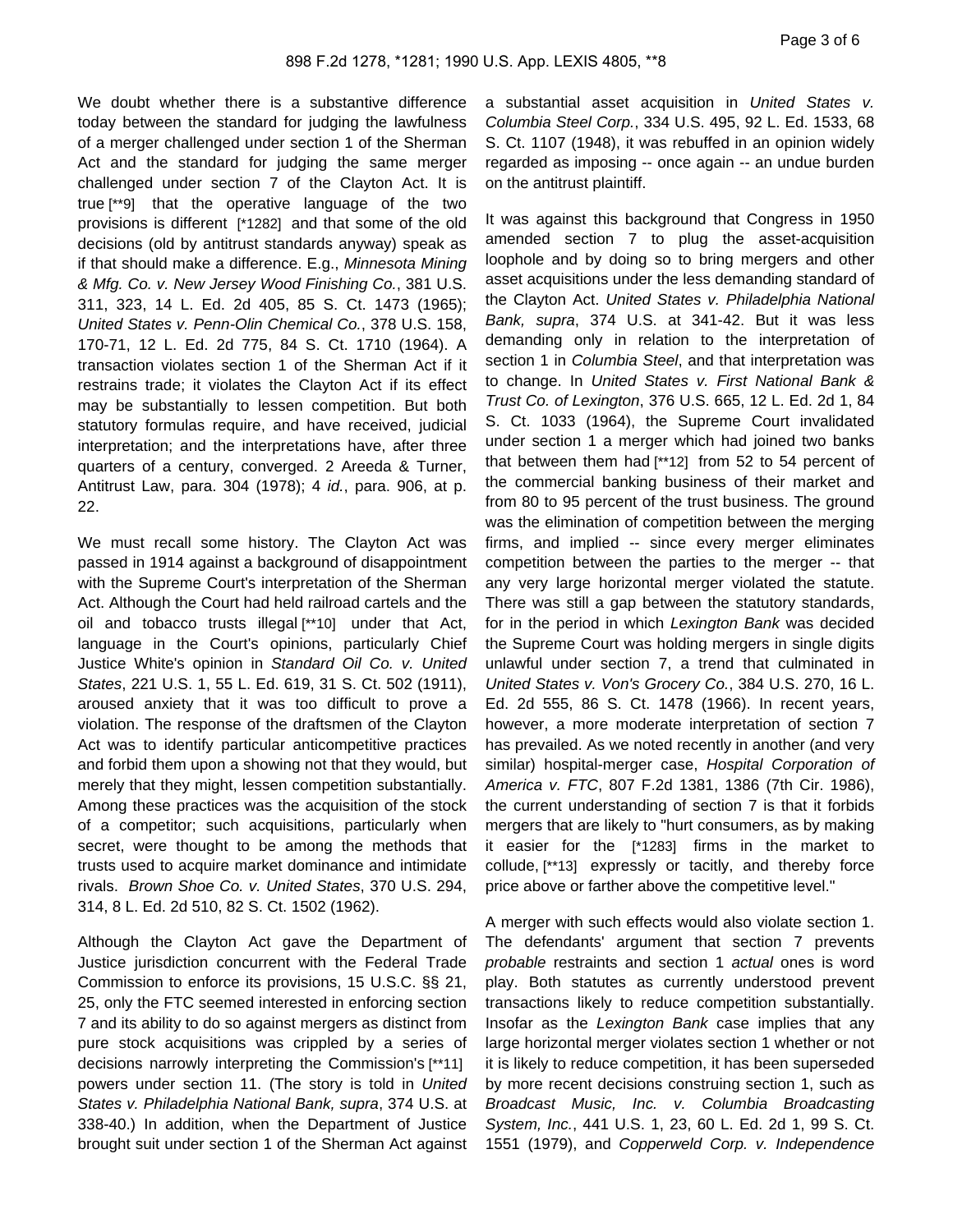Tube Co., 467 U.S. 752, 768, 81 L. Ed. 2d 628, 104 S. Ct. 2731 (1984), which reject the suggestion that horizontal mergers are unlawful without regard to competitive effects. In noting as if it supported their position that there can be no finding under these decisions of a Sherman Act violation without proof of market power, Ball Memorial Hospital, Inc. v. Mutual Hospital Ins. Inc., 784 F.2d 1325, 1334-37 (7th Cir. 1986), [\*\*14] the defendants fail to see that this requirement would be superfluous if the Act punished only actual restraints. It is because the transactions punished under the Sherman Act, like those punished under the Clayton Act, are ambiguous in their competitive consequences that the courts insist on proof of market power.

Even if we are wrong that the standards under section 1 of the Sherman Act and section 7 of the Clayton Act have converged, and even if we are right that the teaching of Lexington Bank that a large horizontal merger (we mean of course large relative to its market) violates section 1 has been superseded, and even if the consequence of all this is that the old Columbia Steel decision remains canonical for mergers challenged under section 1, the defendants are still in deep trouble. The Court in Columbia Steel thought that a merger which created a 24 percent firm was not anticompetitive in the unusual conditions of the industry, 334 U.S. at 529; here we have a far larger merger and, as we shall see, such unusual conditions as may be present in the hospital industry reinforce rather than undermine the inference naturally to be drawn from the defendants' [\*\*15] combined market share.

But all this is provided the district court's market definition is accepted. The "market" is the denominator of the fraction the numerator of which is the output of the defendants or some other select group of firms; the denominator is given by the output of the suppliers to which a group of customers can turn for their requirements of a particular product. Tampa Electric Co. v. Nashville Coal Co., 365 U.S. 320, 327, 5 L. Ed. 2d 580, 81 S. Ct. 623 (1961). Market share is the fraction of that output that is controlled by a particular supplier or particular suppliers whose market power we wish to assess. The higher the aggregate market share of a small number of suppliers, the easier it is for them to increase price above the competitive level without losing so much business to other suppliers as to make the price increase unprofitable; this is the power we call market power.

The district judge estimated the combined market share

of the parties to the merger (hospitals of roughly equal size -- the two largest in Rockford) at between 64 and 72 percent, [\*\*16] depending on whether beds, admissions, or patient days are used as the measure of output. And he estimated the combined market share of the three largest hospitals in Rockford after the merger at 90 percent. Three firms having 90 percent of the market can raise prices with relatively little fear that the fringe of competitors will be able to defeat the attempt by expanding their own output to serve customers of the three large firms. An example will show why. To take away 10 percent of the customers of the three large firms in our hypothetical case, thus reducing those firms' aggregate market share from 90 percent to 81 percent, the fringe firms would have to increase their own output by 90 percent (from 10 to 19 percent of the market). This would take a while, surely, and would force up their costs, perhaps steeply -- the fact they are so [\*1284] small suggests that they would incur sharply rising costs in trying almost to double their output, and that it is this prospect which keeps them small. So the three large firms could collude to raise price (within limits of course) above the competitive level without incurring the additional transaction costs and risk of exposure that [\*\*17] would result from their trying to coordinate their actions with that of their small competitors.

This analysis, however, collapses if customers can turn to suppliers who (or products that) have been excluded from the market. The market defined by the district judge consists of the provision of inpatient services by acute-care hospitals in Rockford and its hinterland. The defendants point out correctly that a growing number of services provided by acute-care hospitals are also available from nonhospital providers. But the force of the point eludes us. If a firm has a monopoly of product X, the fact that it produces another product, Y, for which the firm faces competition is irrelevant to its monopoly unless the prices of X and Y are linked. For many services provided by acute-care hospitals, there is no competition from other sorts of provider. If you need a kidney transplant, or a mastectomy, or if you have a stroke or a heart attack or a gunshot wound, you will go (or be taken) to an acute-care hospital for inpatient treatment. The fact that for other services you have a choice between inpatient care at such a hospital and outpatient care elsewhere places no check on the prices [\*\*18] of the services we have listed, for their prices are not linked to the prices of services that are not substitutes or complements. If you need your hip replaced, you can't decide to have chemotherapy instead because it's available on an outpatient basis at a lower price. Nor are the prices of hip replacement and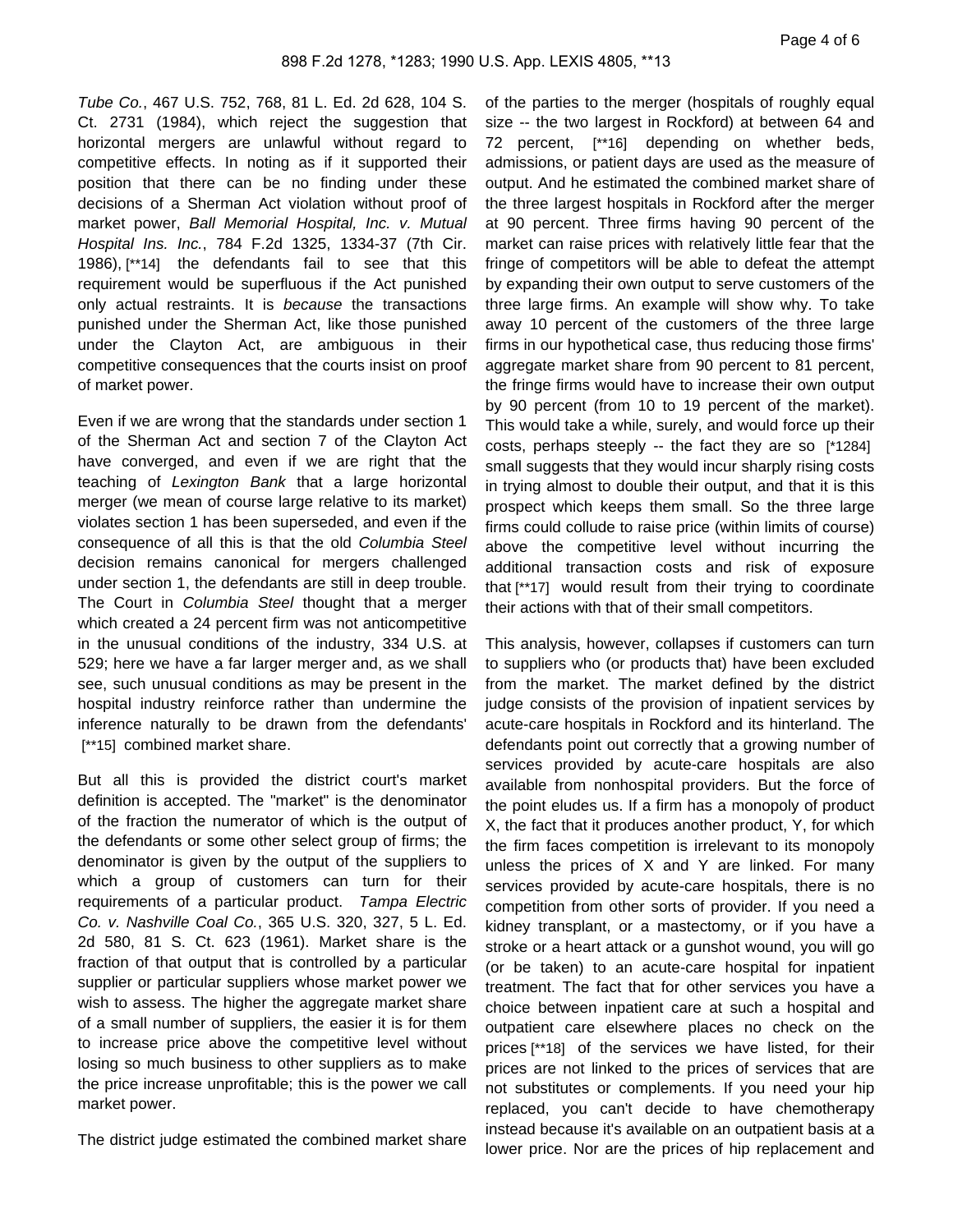chemotherapy linked. The defendants' counsel correctly noted that diet soft drinks sold to diabetics are not a relevant product market, but that is because the manufacturers cannot separate their diabetic customers from their other customers and charge the former a higher price. Hospitals can and do distinguish between the patient who wants a coronary bypass and the patient who wants a wart removed from his foot; these services are not in the same product market merely because they have a common provider. The defendants do not argue for the broader market on the basis of substitutability in supply -- that is, the ability of a provider of outpatient services to switch to inpatient services should the price of the latter rise as a result of collusive pricing, making such services more profitable.

The more difficult issue is the geographical market. The defendants offered evidence, [\*\*19] which the judge accepted, that their service area is a ten-county area of northern Illinois and southern Wisconsin centered on Rockford. Medicare records the address of all hospital patients, so it was possible to determine the zip codes from which the defendants draw their patients. The district judge noticed that 87 percent of the defendants' patients come from an area surrounding Rockford and consisting of the rest of Winnebago County (the county in which Rockford is located) and pieces of several other counties; the remaining patients are widely scattered. The defendants accept the area picked out by the district judge as a reasonable approximation of their service area (though not of the relevant market). There are four other acute-care hospitals in that area. Their output (as measured, we said, by beds, admissions, or patient days, all of which are highly correlated) plus that of the defendants is the market that the judge used to estimate the defendants' market share.

The defendants point out correctly that the hospitals in the defendants' service area may not exhaust the alternatives open to the residents of that area. Maybe a lot of people who live in Rockford, or if not [\*\*20] in Rockford then at the edge of the Rockford hospitals' service area at the farthest possible distance from Rockford that is still within that area, use hospitals outside the area. Maybe -- but the record shows that the six hospitals in the defendants' service area, plus a hospital in Beloit just north of the service area, account for 83 percent of the hospitalizations of residents of the service area, and that 90 percent of Rockford residents who are hospitalized are hospitalized in Rockford itself. For highly exotic [\*1285] or highly elective hospital treatment, patients will sometimes travel long distances, of course. But for the most part hospital services are

local. People want to be hospitalized near their families and homes, in hospitals in which their own -- local - doctors have hospital privileges. There are good hospitals in Rockford, and they succeed in attracting most of the hospital patients not only from Rockford itself but from the surrounding area delineated by the district judge. The exclusion of the Beloit hospital from the market was not adequately explained, but apparently does not affect the figures materially.

It is always possible to take pot shots at [\*\*21] a market definition (we have just taken one), and the defendants do so with vigor and panache. Their own proposal, however, is ridiculous -- a ten-county area in which it is assumed (without any evidence and contrary to common sense) that Rockford residents, or third-party payors, will be searching out small, obscure hospitals in remote rural areas if the prices charged by the hospitals in Rockford rise above competitive levels. Forced to choose between two imperfect market definitions, the defendants' and the district judge's (the latter a considerable expansion of the government's tiny proposed market), and bound to review the judge's determination under the deferential "clearly erroneous" standard, we choose the less imperfect, the district judge's.

The defendants' immense shares in a reasonably defined market create a presumption of illegality. Of course many factors other than the number and size distribution of firms affect the propensity to collude, but here as in Hospital Corporation of America, a factually similar case, most of them strengthen rather than weaken the inference of market power from market shares. 807 F.2d at 1387-92. Regulatory limitations [\*\*22] on entry into the hospital industry increase the propensity to collude by preventing (or at least delaying and increasing the cost of) entry by new competitors to take advantage of an increase in prices. And neither generally nor in this instance does the existence of regulation work an implied repeal of the antitrust laws. National Gerimedical Hospital & Gerontology Center v. Blue Cross of Kansas City, 452 U.S. 378, 69 L. Ed. 2d 89, 101 S. Ct. 2415 (1980). The excess capacity that is part of the motivation for the regulatory limitations is itself an incentive to collude, although excess capacity in the competitive fringe reduces the feasibility of collusion -- but concerning that excess capacity there is no evidence in the record. The urgencies of medical care and the prevalence of thirdparty (insurance or governmental) payment no doubt dilute price sensitivity, but that this weakens -- rather than strengthens -- the importance of encouraging